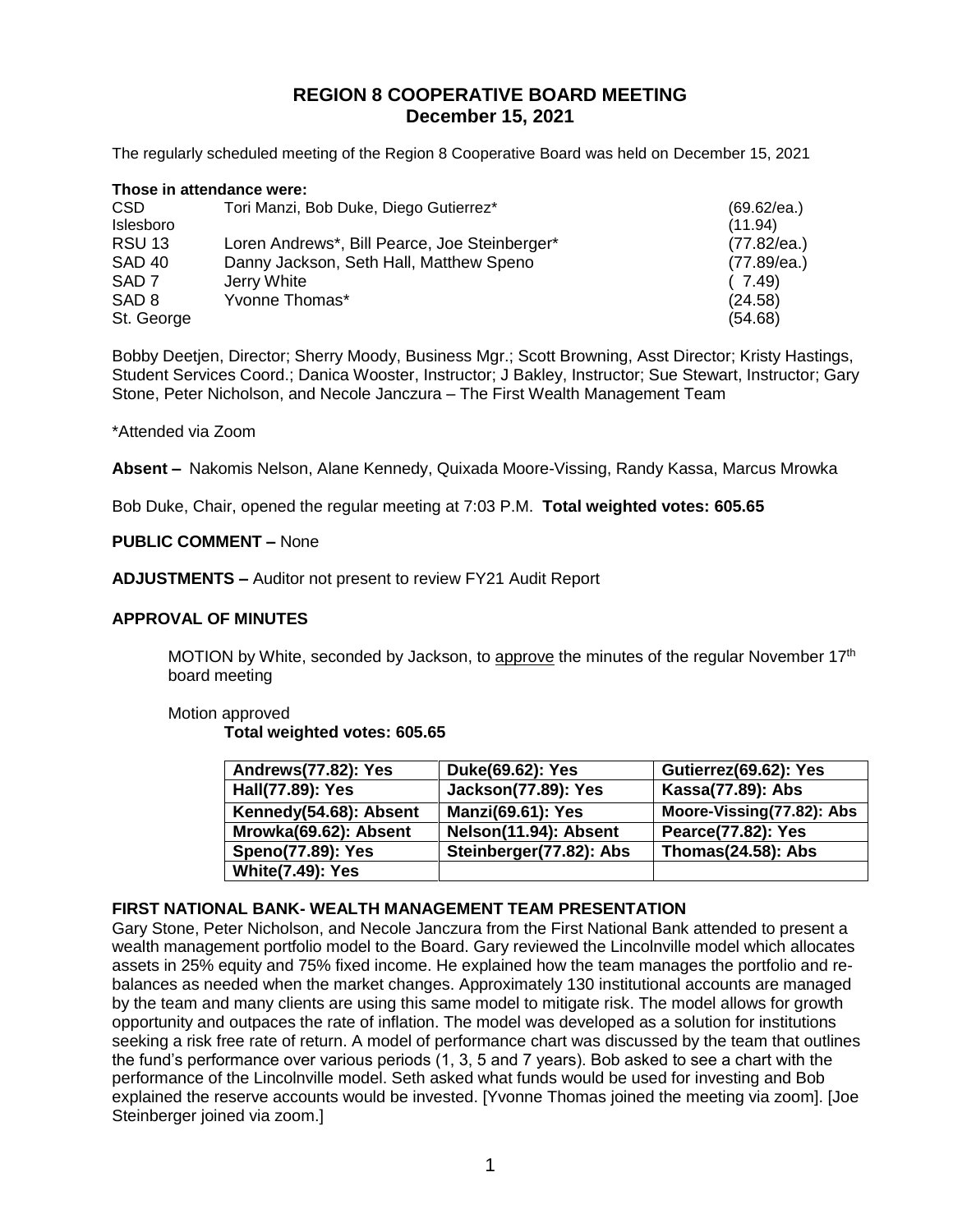## **DISCUSSION OF CENSUS DATA AND SIZE OF REGION 8 BOARD**

Bill opened the discussion about the potential of reducing the size of Region 8 board based on the new census data. Tori advised the CSD board has had past concerns about finding four board members to serve actively on the Region 8 board. Danny agreed in the past they have struggled to find four board members except for the last several years. Loren felt he could go either way on the issue. The board members each gave their opinon around the table (and on zoom). Tori asked if the board is able to be flexible in the numbers of board members each year. Seth asked about our policy on board member attendance. He also discussed how the committees are functioning with the number of board members currently. Bob felt the topic needs more conversation and see if there is a way to get more at-large members from the business community. He suggested no changes for the coming year. Bill will have the Policy Committee discuss the structure of the board.

## **TEACHER REQUEST FOR SABATTICAL**

Bobby received a request for a sabattical leave of absence from Seth Walton, Outdoor Leadership teacher, for the fall semester of 2022. He reviewed Seth's request and what his plans would include for the leave. Sherry outlined the pay and benefits reduction of the teacher during the leave per the negotiated agreement.

MOTION by Manzi, seconded by Pearce, to approve the sabattical leave request

Danny asked how long the teacher must stay after the leave has ended. Yvonne endorsed the professional development aspect and the sacrifice the teacher must make in salary and benefits to accomplish his goals.

#### Motion approved

**Total weighted votes: 708.05**

| Andrews(77.82): Yes      | Duke(69.62): Yes           | Gutierrez(69.62): Yes     |
|--------------------------|----------------------------|---------------------------|
| Hall(77.89): Yes         | <b>Jackson(77.89): Yes</b> | Kassa(77.89): Absent      |
| Kennedy(54.68): Absent   | <b>Manzi(69.61): Yes</b>   | Moore-Vissing(77.82): Abs |
| Mrowka(69.62): Absent    | Nelson(11.94): Absent      | Pearce(77.82): Yes        |
| <b>Speno(77.89): Yes</b> | Steinberger(77.82): Yes    | <b>Thomas(24.58): Yes</b> |
| <b>White(7.49): Yes</b>  |                            |                           |

## **COMMITTEE REPORTS**

#### **FINANCE**

## **Warrants and Budget**

Matt reported the committee met and reviewed the warrants for November and December and the November 30<sup>th</sup> financial report. The committee met with the Wealth Management Team from the First National Bank.

MOTION by White, seconded by Jackson, to accept and approve the warrants for November and December and the budget report for November.

#### Motion approved

**Total weighted votes: 708.05**

| Andrews(77.82): Yes      | Duke(69.62): Yes           | Gutierrez(69.62): Yes     |
|--------------------------|----------------------------|---------------------------|
| Hall(77.89): Yes         | <b>Jackson(77.89): Yes</b> | Kassa(77.89): Yes         |
| Kennedy(54.68): Absent   | <b>Manzi(69.61): Yes</b>   | Moore-Vissing(77.82): Abs |
| Mrowka(69.62): Absent    | Nelson(11.94): Absent      | Pearce(77.82): Yes        |
| <b>Speno(77.89): Yes</b> | Steinberger(77.82): Yes    | <b>Thomas(24.58): Yes</b> |
| <b>White(7.49): Yes</b>  |                            |                           |